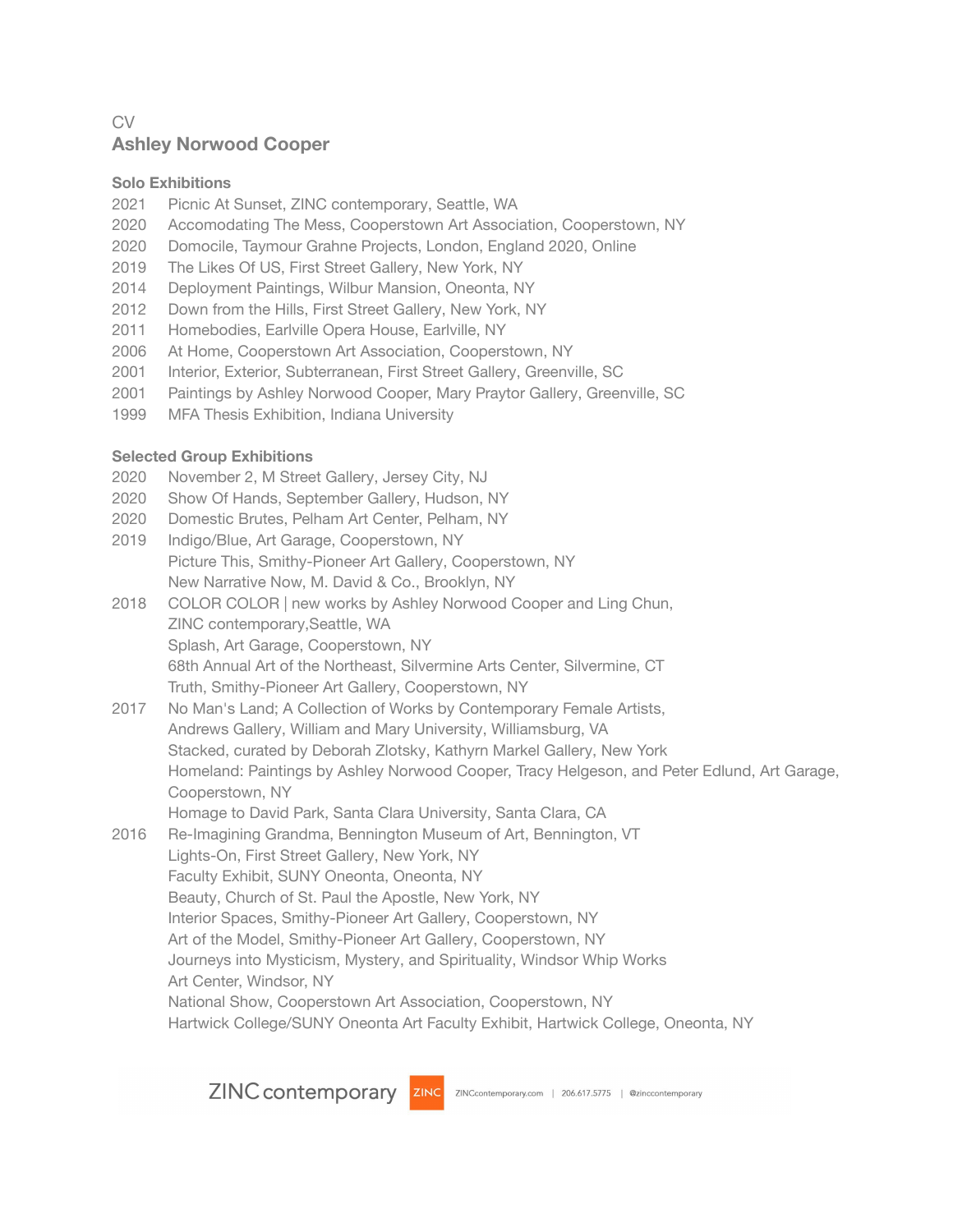- 2015 Eumetedotos, Novella Gallery, New York, NY 65th Annual Art of the Northeast, Silvermine Arts Center, juried by Michelle Grabner (juror of the 2015 Whitney Biennial) and Brad Killiam, Silvermine, CT Made in NY, Schweinfurth Memorial Art Center, Auburn, NY, juried by David Hornung and Katie Waugh
- 2014 Occupycommonground#, Church of St. Paul the Apostle, New York, NY Liberalis, Novella Gallery, New York, NY Color: Real and Imagined, College of William and Mary, Williamsburg, VA
- 2012 Winter Eclectic, Carrie Haddad Gallery, Hudson, NY
- 2011 X Marks the Spot, SUNY Oneonta, Oneonta,, NY New Space, New Work, First Street Gallery, New York, NY
- 2010 Poetic License, First Street Gallery, New York, NY NYFA Mark10 Alumni Show, Saratoga, NY Domestic Dramas, Albany Center Gallery, Albany, NY Painted Cities, Carrie Haddad Gallery, Albany, NY
- 2009 40th Anniversary Show, First Street Gallery, New York, NY
- 2008 National Juried Exhibition, Cooperstown Art Association
- 2007 Group Show, Carrie Haddad Gallery, Hudson, NY
- 2003 Realism 2003, Stage Gallery, Merrick, NY
- 2002 Young Painters Competition, Miami University, Oxford, OH
- 2000 7th Biennial Midwest Competition, Southern Illinois University Art Museum, Carbondale, Il, Regional Competition, Jasper Community Arts Center, Jasper IN
- 1999 Recent Painting by Grace Park and Ashley Cooper, Waldron Arts Center, Bloomington, IN Realism in Detail, St. Cloud Community Arts Center, St. Cloud, MN Faculty Show, Depauw University, Greencastle, IN

### **Art Fairs**

- 2020 Seattle Deconstructed Art Fair, Solo Presentation SLEEPLESS, ZINC contemporary VOLTA NYC, Solo Presentation WOKE, ZINC contemporary Art Fair 14c, Steven Harvey Fine Arts
- 2019 Seattle Art Fair, ZINC contemporary

### **Honors**

- 2019 Faculty Development Grant, SUNY Oneonta
- 2018 Research/Creative Creative Activity Shadowing Grant, SUNY Oneonta
- 2015 Builders Prize, Silvermine Arts Center Art of the North East
- 2013 Kalos Visual Art Foundation Visual Art Prize, Honorable Mention
- 2010 NYFA Mark Program Fellowship
- 1998 Riva Shiner Award in Painting, National Society of Arts and Letters, Bloomington, IN Chapter

ZINC contemporary